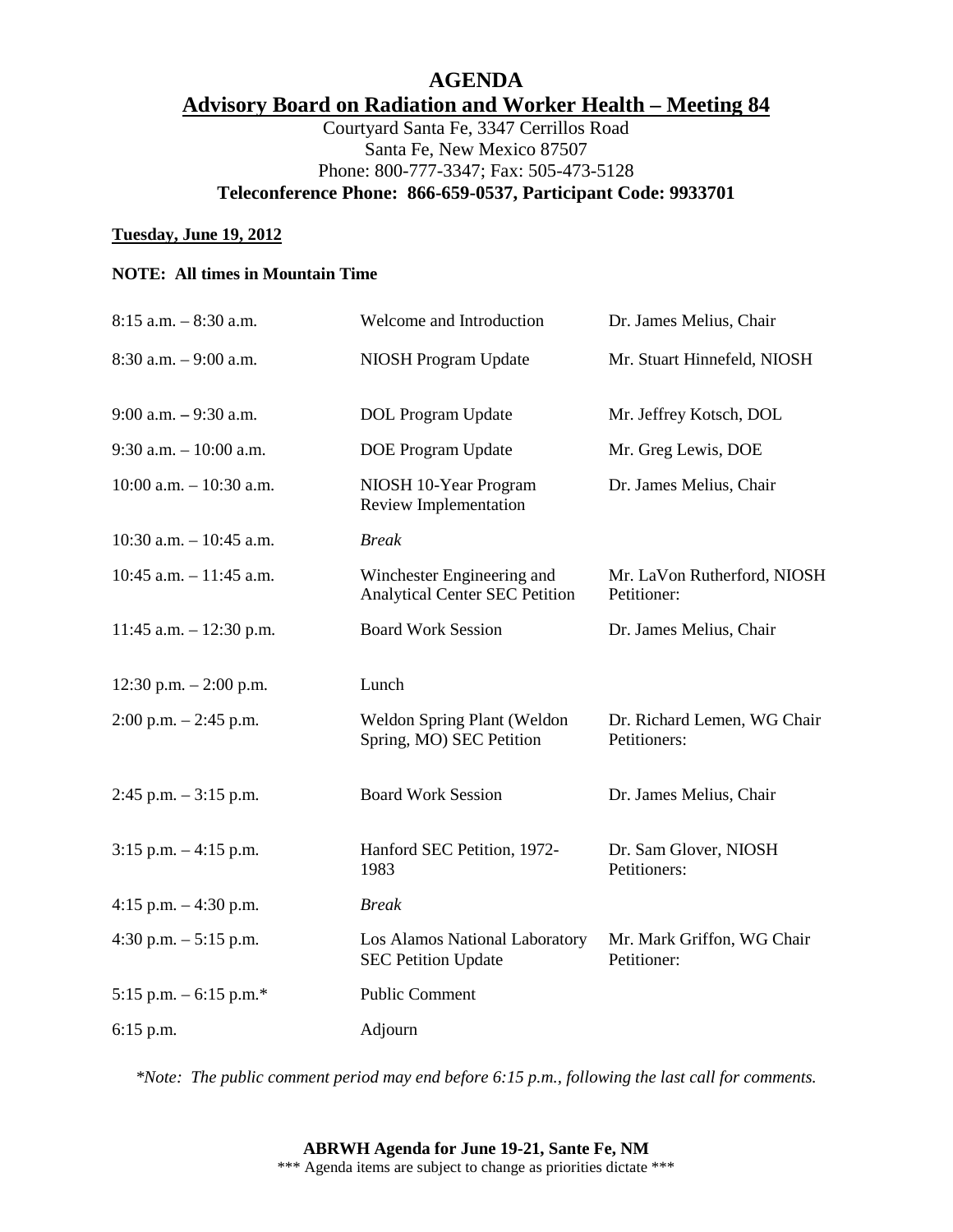# **AGENDA Advisory Board on Radiation and Worker Health – Meeting 84**

#### **Wednesday, June 20, 2012**

#### **Note: All times in Mountain Time**

| $8:15$ a.m. $-8:30$ a.m.   | Welcome                                       | Dr. James Melius, Chair                                                                           |
|----------------------------|-----------------------------------------------|---------------------------------------------------------------------------------------------------|
| $8:30$ a.m. $-10:30$ a.m.  | <b>GSI SEC Petition</b>                       | Mr. David Allen, NIOSH<br>Dr. Robert Anigstein, SC&A<br>Dr. Paul Ziemer, WG Chair<br>Petitioners: |
| $10:30$ a.m. $-10:45$ a.m. | <b>Break</b>                                  |                                                                                                   |
| 10:45 a.m. $- 12:00$ p.m.  | <b>Clarksville Facility SEC Petition</b>      | Mr. Stuart Hinnefeld, NIOSH<br>Petitioner:                                                        |
| $12:00$ p.m. $-1:30$ p.m.  | Lunch                                         |                                                                                                   |
| 1:30 p.m. $-3:30$ p.m.     | Mound Plant SEC Petition                      | Dr. James Neton, NIOSH<br>Ms. Josie Beach, WG Chair<br>Petitioners:                               |
| $3:30$ p.m. $-3:45$ p.m.   | <b>Break</b>                                  |                                                                                                   |
| $3:45$ p.m. $-4:45$ p.m.   | Titanium Alloys Manufacturing SEC<br>Petition | Dr. James Neton, NIOSH                                                                            |
| 4:45 p.m. $-$ 5:45 p.m.    | <b>Board Work Session</b>                     | Dr. James Melius, Chair                                                                           |
| 5:45 p.m. $-6:00$ p.m.     | <b>Break</b>                                  |                                                                                                   |
| 6:00 p.m. $-7:00$ p.m.*    | <b>Public Comment</b>                         |                                                                                                   |
| $7:00$ p.m.                | Adjourn                                       |                                                                                                   |

*\*Note: The public comment period may end before 7:00 p.m., following the last call for comments.*